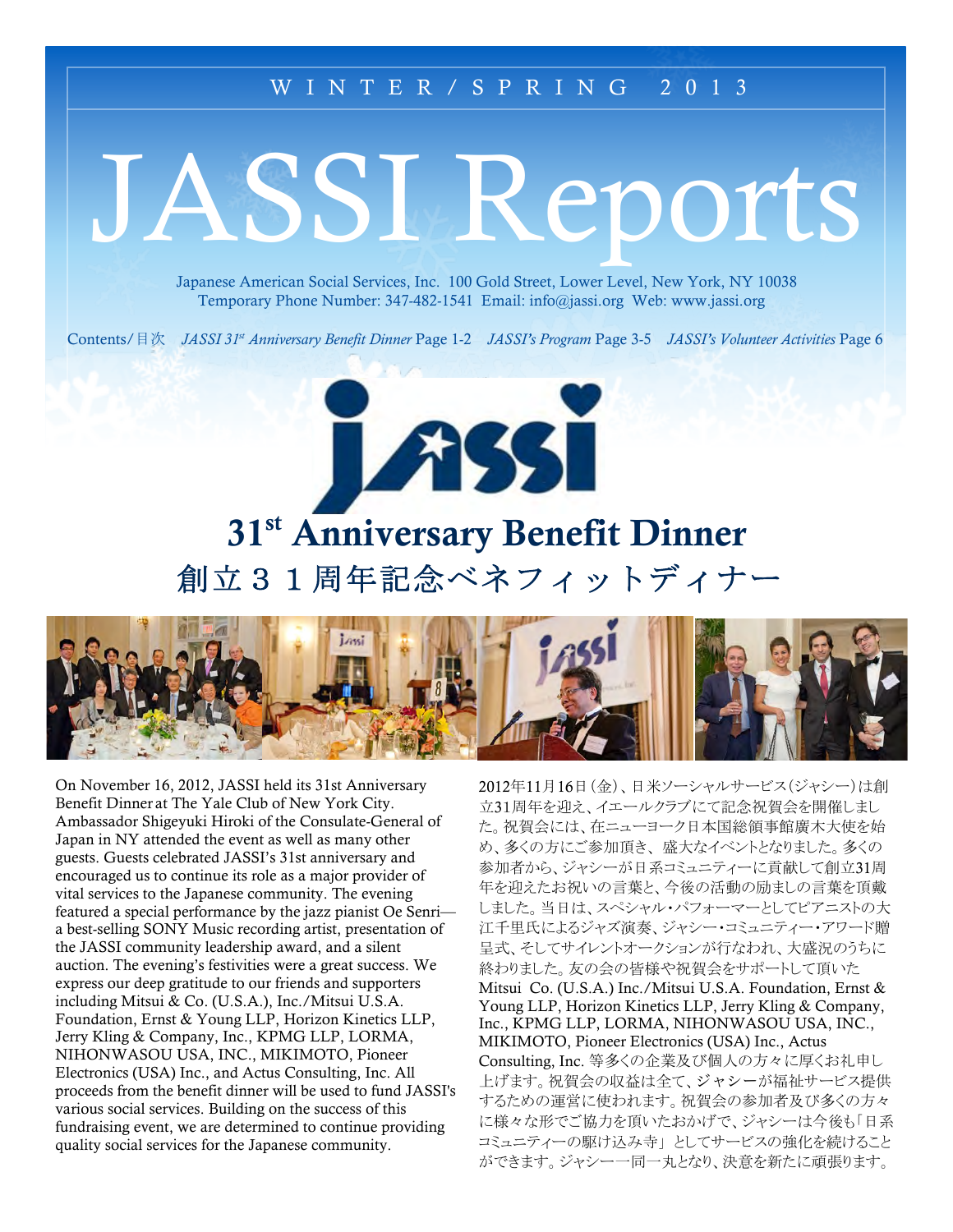#### **WINTER/SPRING 2013**

# JASSI Community Leadership Award コミュニティー・リーダーシップアワード

The JASSI Community Leadership Awards are given to individuals and organizations that have made a significant contribution to the Japanese-American community in New York. This year. President Haiime Nanahara (Redac, Inc.), Iron Chef America Masaharu Morimoto, and Ambassador Shigeyuki Hiroki received the award.

Many people attended our benefit dinner including Ambassador Shigeyuki Hiroki of the Consulate-General of Japan in NY and individuals of corporations and organizations such as Mitsui & Co. (U.S.A.), Inc., Toyota Motor North America, Inc., KPMG LLP, Ernst & Young LLP, and Mizuho Corporation Bank, Ltd. JASSI received accolades for its  $31<sup>st</sup>$  anniversary dinner and encouragement for the future activities.

Mr. Senri Oe—a best-selling SONY Music recording artist—played the four songs that he is most famous for: My Island, Camp Sweetheart, PND (Peace Never Dies), and Kakko Warui Furare Kata. Guests were enthralled by his beautiful performance.

More than 80 items were donated for the auction from NIHONWASOU USA. Inc., MIKOMOTO, Pioneer Electronics (USA) Inc., SEIKO Corporation of America, Kitano Hotel, Shiseido, and many more! The items included a beautiful Kimono set, Yankees signed balls, and a gorgeous pearl necklace! The proceeds will benefit JASSI's services helping those in need.

JASSI's 31st Anniversary Benefit Dinner was a resounding success with Mr. Oe Senri's performance and a silent auction. We aim at the next Gala with equal, if not more, success for further strengthening of our services.



# At the Benefit Dinner 祝賀会にて

ジャシーコミュニティー・リーダーシッ プアワードとは日系コミュニティー に貢献した方々・企業へ贈られる賞で す。今年は七原肇社長(Redac, Inc.)、廣木重之大使、アメリカ版料理 の鉄人の森本正治氏が表彰され、記 念品が授与されました。



祝賀会には、在ニューヨーク日本国総領 事館廣木大使をはじめ、Mitsui & Co. (U.S.A.), Inc., Toyota Motor North America, Inc., KPMG LLP, Ernst & Young LLP, Mizuho Corporation Bank, Ltd. 等多くの方々にご参加いただきまし た。創立31周年を迎えたジャシーに参加 者からお祝いと、今後の活動への励まし の言葉を頂戴しました。

日本で数々のヒット曲を生み出したジ

ャズピアニストの大江千里氏が Mv

Island, Camp Sweetheart, PND (Pease

Never Dies), 格好悪い振られ方の4曲

を演奏しました。出席された方々は素

晴らしい演奏に聞き入っていました。

#### JAZZ Piano Recital ジャズピアノ・リサイタル



Silent Auction サイレントオークション

日本和装 USA、MIKIMOTO、Pioneer Electronics (USA), Inc., SEIKO Corporation of America, Kitano Hotel, Shiseido 等、ジャシーのプログラムを支える 協賛者より80点以上もの品物が寄せられ、 大勢の参加者にご購入いただきました。収 益は支援が必要な方々の福祉サービスに使 われます。ご協力ありがとうございました。

# As We Finished Our Benefit Dinner 祝賀会を終えて



11月16日に開催されたジャシーの31周 年記念祝賀会は、大成功に終わりました。 多くの方々の参加があったばかりでなく、 大江千里氏の特別演奏やサイレントオー クションで大盛況でした。次回のギャラも成 功させ、今後の福祉活動を活性・継続 していくようジャシー一同精進いたしま す。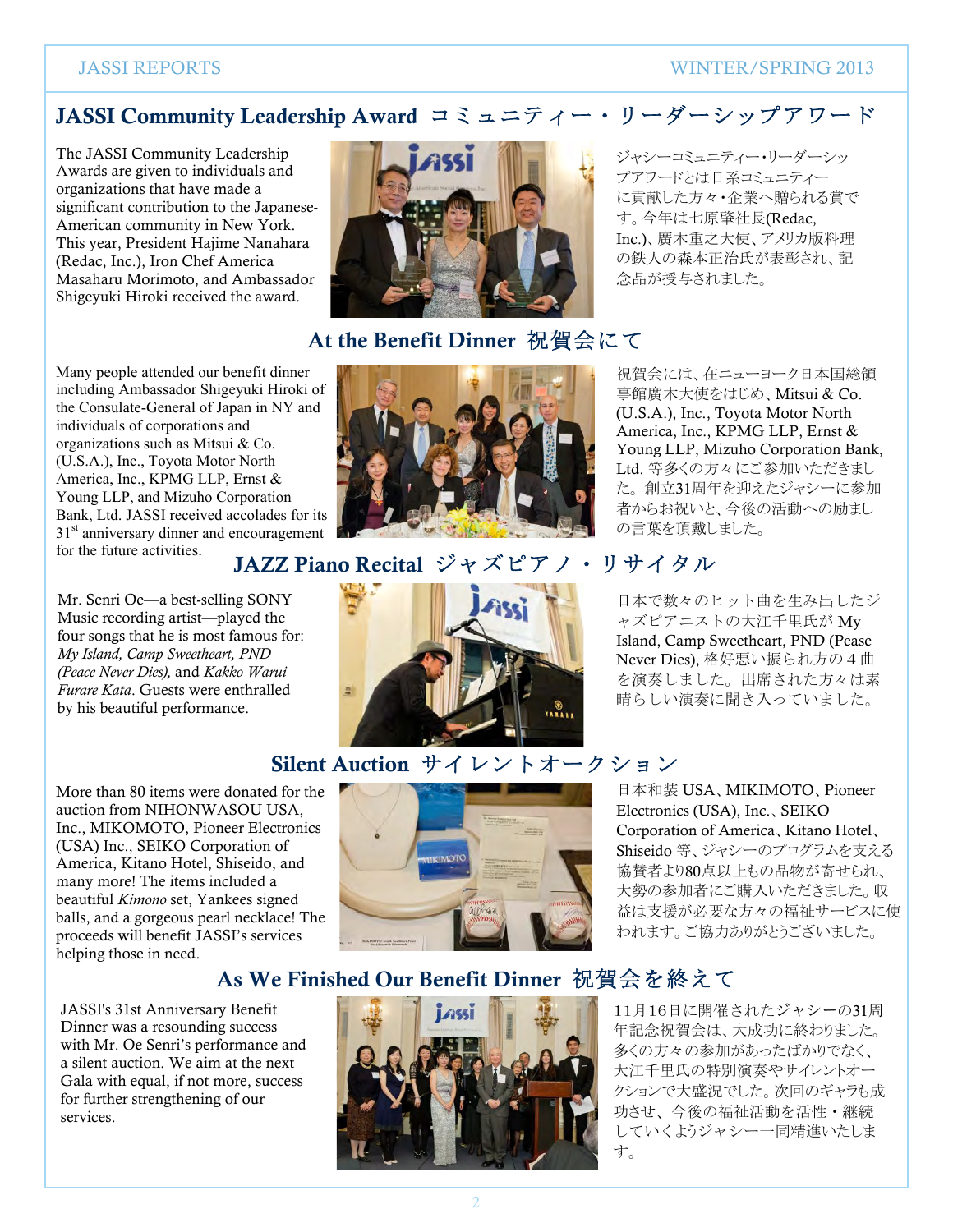**WINTER/SPRING 2013** 

# JASSI's Programs ジャシーのプログラム

# Immigration Hotline ビザなんでも電話相談

Ms. Mariko Okamoto, with 14 years of experience as a paralegal, is in charge of JASSI's Free Immigration Hotline. To reach this Hotline, please call 347-482-1541 on Mondays between 10:30 A.M. and 5:00 P.M.



移民法専門の岡本万里子氏の協力の下に、ビザに 関する電話・メール相談を無料で提供しています。 ご希望の方は祝日を除く毎週月曜の午前10時半~ 午後5時の間に347-482-1541 (仮設番号)までお電 話下さい。

# Community Outreach コミュニティーアウトリーチ

#### 2014 Diversity Visa Lottery 2014年永住権抽選

JASSI and Ms. Mariko Okamoto assisted those who wished to apply for the 2014 Diversity Visa Lottery Program online. The DV Lottery granted Green Card to 440 Japanese citizens last year! Entry status check for 2014 DV Lottery will be available online from May 1, 2013.



ジャシーでは今年も「ビザなんでも電話相談」の 岡本万里子氏と共に永住権抽選応募者のお手 伝いをしました。2013年度は440人の日本人の 方が当選したようです。2014年度の当選発表 は、今年5月1日よりオンラインで確認できます。

#### Presentation at JAUC 日米合同協会にてジャシーの紹介

On October 27, 2012, Ms. Ryoko Mochizuki, our Board Member, and Ms. Mari Konno, our social worker, attended an open house program at the Japanese American United Church and introduced JASSI's services. It was a good opportunity for people to learn about our services.



2012年10月27日に日米合同協会で開催 されたオープンハウスプログラムでジ ャシーの望月とソーシャルワーカーの 今野がジャシーの活動内容などを紹介 しました。ニューヨークで生活する 人々が、ジャシーの活動を学び、困っ た時はどこに連絡すれば良いかを知る 良い機会となりました。



# JASSI Hotline ホットライン

月曜日~金曜日 午前10時~午後5時

JASSI serves people who need assistance with disability issues. unemployment benefits, low-income, pregnancy, health insurance, public & ID-theft, unexpected medical bills, legal matters, housing, divorce, domestic violence issues, and governmental systems. If you have any questions/concerns, please contact English and Japanese and protect the confidentiality of all information received.

ジャシーホットラインには毎日、様々な質 間や相談が寄せられます。身体や精神的障 害、失業、生活困窮、妊娠、医療保険、公 的支援、詐欺等含む消費者問題、医療費ト benefit, consumer issues including fraud ラブル、法律問題、住宅問題、離婚、家庭 内暴力、政府のシステムについて等、異国 文化の中で生活をしていると予期せぬ困っ た事態に直面することがあります。一人で 悩まず、是非ジャシーにご連絡下さい。電 JASSI. We provide our services in both 話、メール、面談等で福祉・心理の専門家 が対応します。寄せられた相談は秘密厳守 のもと対応させていただきます。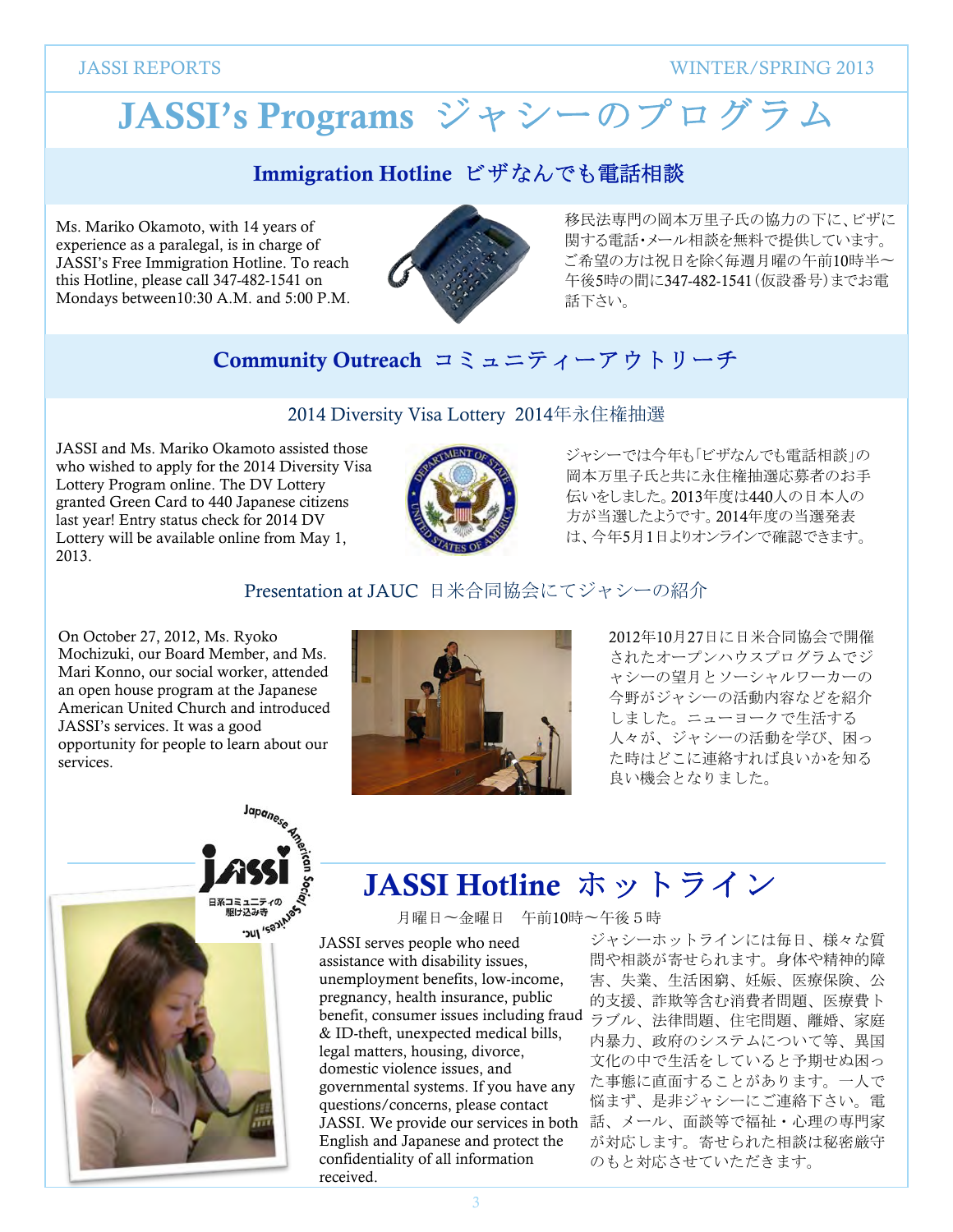**WINTER/SPRING 2013** 

# JASSI Senior Program シニアプログラム

#### Homecare & Medicaid Workshop 「在宅ケアとメディケイド」

On September 20, 2012, JASSI's Senior Program Coordinator, Mizue Katayama, provided a lecture on "Home Care & Medicaid" at the Japanese American Association of New York during its 6<sup>th</sup> Senior Week. The workshop was very well-attended, and participants were eager to learn about home care services and Medicaid eligibility criteria for obtaining the long-term care benefits. Through the numerous enquiries from workshop participants, we recognize the continued need for access to home care information.

2012年9月20日、日系人会が主催するシニアウィークにて、ジャシーケアギバーサポ ートプログラムを担当する片山により、在宅ケアとメディケイドに関する講演が行われ ました。在宅ケアを受ける為にはどのような方法があるのか、メディケイドをもらう為に はどのような条件があるのかといった内容に大勢の参加者が熱心に聞き入っていま した。講演後も大勢の方からの質問が飛び交い、在宅ケアに関する情報へのニーズ が明らかになりました。





#### Shabu-Shabu Luncheon しゃぶしゃぶランチ会

On October 23, 2012, JASSI seniors were invited to a Shabu-Shabu luncheon by Mr. Yagi-the owner of Shabu-Tatsu restaurant. Many seniors look forward to this event every year and enjoy making Shabu-Shabu with their friends. There was a senior who had Shabu-Shabu for her first time! They had a wonderful time sharing the heart-warming lunch.

2012年10月23日、しゃぶ辰オーナーの八木氏のご厚意で無料しゃぶしゃぶランチ 会が開かれました。長年続いているこのイベントは、多くの高齢者の楽しみとなって います。和気合い合いと鍋を囲み、楽しい時間を過ごしました。

## Osechi Luncheon おせちランチ会

East Restaurant kindly invited JASSI seniors once again, as well as all these years, to an Osechi (traditional Japanese New Year dish) luncheon. On January 2, 2013, JASSI seniors welcomed the New Year with the delicious traditional Osechi and Karaoke!

East Restaurant の長年ご厚意で、今年もおせちランチ会が2013年1 月2日に開催されました。ジャシーシニアの方々は美味しいおせち とカラオケで賑やかな新年を迎えました。





#### Monthly Tea Party 茶話会

Every first Monday from 2:30pm, a tea party is held by JASSI's volunteers. Enjoy conversation with other seniors and volunteers with snacks and tea! Just stop by if you are interested!

毎月第一月曜日(祭日の際は第二月曜日)午後2時半より、JASSIにてボランティ ア主催の茶話会を開いています。お茶を飲みつつ、持ち寄った手作りお菓子等を つまみながら、様々な会話を楽しんでいます。予約の必要はありません。お気軽に 一度ご参加下さい!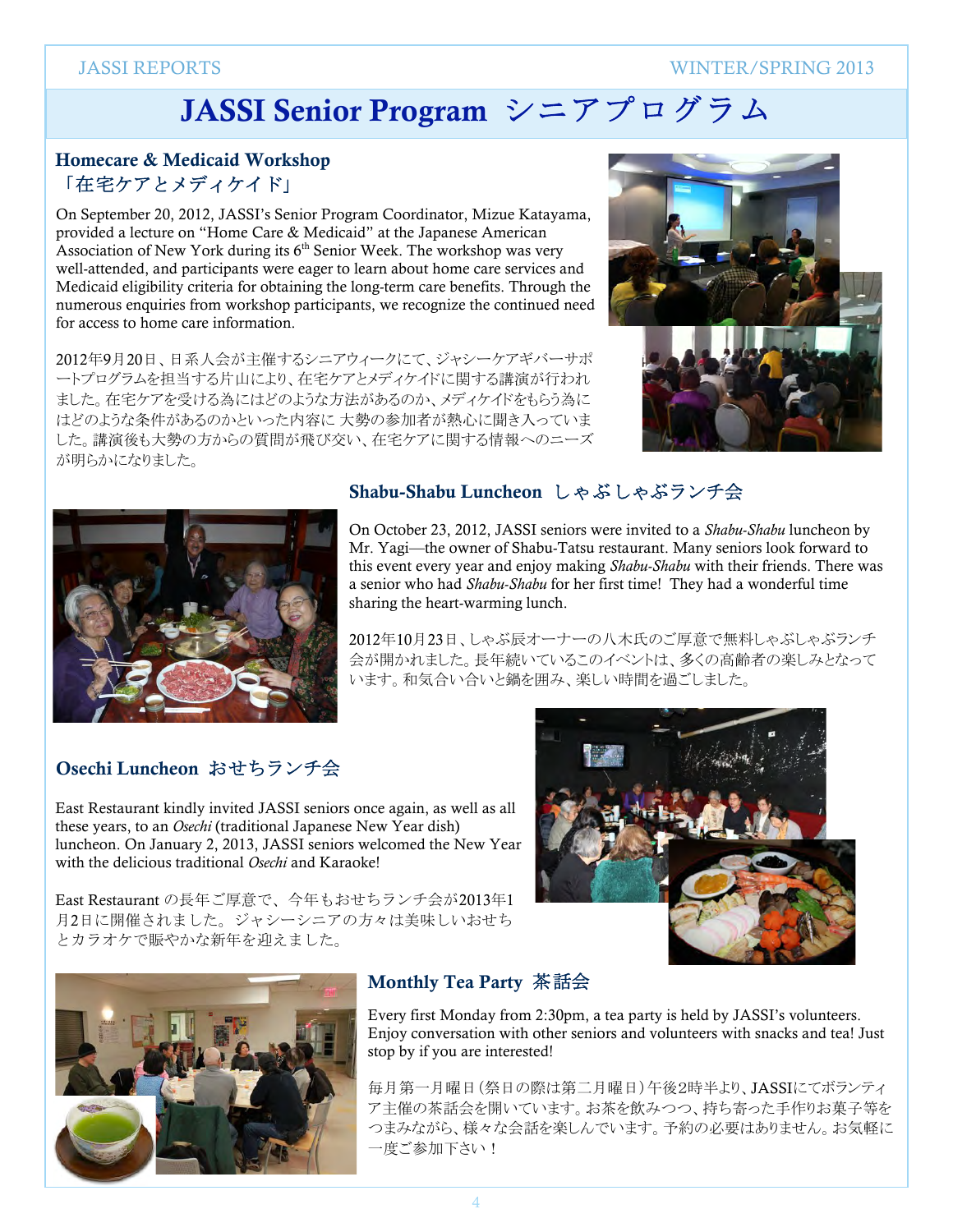#### **WINTER/SPRING 2013**

#### **JASSI REPORTS**

# **JASSI Senior Program Registration Information** ジャシーシニアプログラム登録のご案内

JASSI provides special services to seniors age 60 and older. Services include case assistance, friendly visits, free tickets to concerts and events, workshops, and field trips. These services are provided on a no-fee basis. To sign up, please visit our website at www.jassi.org, download JASSI's Senior Program Registration Form and Emergency Contact Form, fill them out, and mail them with a proof of your age (such as copy of your passport, birth certificate, driver's license, etc.) to JASSI 100 Gold Street, Lower Level, New York, NY 10038. For more information, please call 347-732-5251 or visit www.jassi.org.





ジャシーでは、60歳以上の方を対象にしたシニアプログラムで 様々なサービスを無償で提供しています。ジャシーシニアリストに 無料登録されると、個人相談や病院へのエスコートサービスだけ でなく、楽しいイベントの案内やメディケア等の役立つ無料講 演、コンサートの無料チケットの案内等を受け取る事が出来ます。 ご興味のある方は、www.jassi.org で、「ジャシーシニアプログラ ム登録フォーム」と「緊急連絡先フォーム」を印刷し、必要事項を 記入して、生年月日を証明する書類のコピーを同封し、JASSI 100 Gold Street. Lower Level. New York. NY 10038 まで郵送 してください。詳細は 347-732-5251 またはwww.jassi.org まで。

# Caregiver Support Program ケアギバーサポートプログラム

JASSI provides services to those who care for people over 60 years old. The services include home care, case management, benefit referral, group programs, training, respite, and supplemental support. For more information, please call Mizue Katayama at 347-732-5251 or email at mkatayama@jassi.org. This program is funded by the federal government through New York City Department for the Aging.

ジャシーでは、60歳以上の方の介護、お世話をしている「ケアギバー (介護者) 」へ支援を行いま す。福利厚生や在宅介護などに関する情報提供やサポート、ケースマネジメント、精神的なサポー ト、ケアギバーへの休息サービス、補助、サポートグループ、トレーニングなどを提供します。お 問い合わせは、担当片山 347-732-5251 または mkatavama@jassi.org まで。このプログラムはニュー ヨーク市高齢局を通して連邦政府の助成金で運営されています。



#### VOICE FROM CLIENTS 利用者の声

Mr. A (40s): "I was laid off from the company where I've worked for over ten years. At the same time, I became mentally and physically unstable. I called JASSI, and a JASSI's social worker assisted me with applying for unemployment insurance, health insurance, and other necessity needs. Later, I received all the benefits that I've applied for and also found a job!"

Ms. B (30s): "I found out that I'd been deceived from my apartment lease holder and had no idea what to do. I called JASSI and was able to get adequate housing law information in Japanese. I was able to take care of the apartment issues with a JASSI's social worker. Thank you JASSI!"

Aさん(40代):「長年働いていた会社から突然解雇され、それと 同時に病気にかかり健康保険の問題も出てきてしまいました。そ の際にジャシーのソーシャルワーカーに丁寧に情報提供や書 類の手続きをしてもらいました。その後、失業保険も無事下り、 仕事も後日見つける事ができました。」

Bさん(30代):「アパート入居の際、リースホルダーの人に騙され てしまいました。ジャシーのソーシャルワーカーにアメリカにおけ るハウジングの法律情報や無料相談所への書類サポート手続き 等日本語で丁寧に手伝っていただきました。ありがとうございま す。」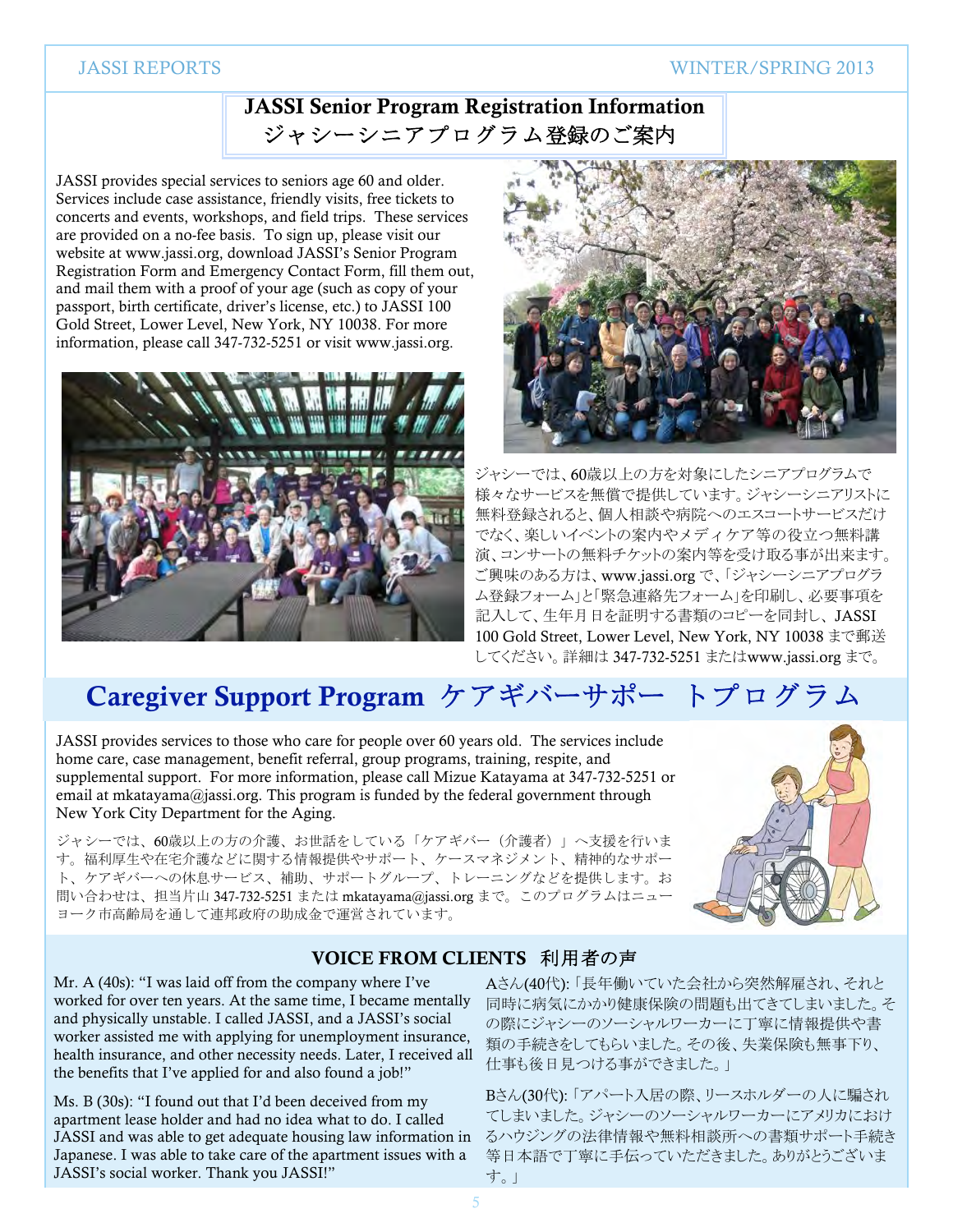# JASSI Volunteer Activities ボランティア活動

JASSI has many invaluable volunteers and interns who support our services. Their work is indispensable for JASSI to continue providing services for people in need. Here are some of their activities.

おかげさまで、ジャシーの活動はボランティアやインターンなど多くの方々によって支えられています。ここでは、彼らがどのように ジャシーを支え、ジャシーを必要としている方々の応援をしているのかを紹介します。

# Event イベントのお手伝い



Volunteers assist JASSI Senior Program in many events including Osechi Luncheon, Strawberry picking, Cherry Blossom viewing, and so on.

おせちランチ会、いちご狩り、お花見など、 ボランティアの方々には多くのシニアプログ ラムのイベント進行を手伝っていただいてい ます。

#### **Hospital Escort Services** 病院への付き添い

Volunteers escort seniors on doctor's visits and trips from nursing homes when they have no one else who can assist them.

通院時や退院時に付添いが必要な方をボランティアがエス コートします。

# Friendly Visit フレンドリービジット

Volunteers regularly visit home-bound seniors or seniors in nursing homes to prevent isolation.

身体上などの理由で外出が困難なシニアの方が孤立しないよう に、定期的に訪問してお話し相手になります。

#### Story about Friendly Visit Volunteer/ボランティア紹介

Chiori Yamada is a friendly visit volunteer who has been visiting Mr. A at his nursing home since last June. Mr. A does not have any relatives in the New York Tri-State Area, so he looks forward to the volunteer's visits. One day Mr. A was hospitalized due to his injury. Since his hospitalization, Mr. A stopped eating and became very weak. Ms. Yamada was so worried about him that she advised his caretaker to prepare Japanese rice and noodles and encouraged him to eat every time she visited him. Thanks to her visits, Mr. A started eating again. Without this type of support, Mr. A might not have regained his health. We deeply appreciate Ms. Yamada's dedicated support for Mr. A.

山田千織さんは、ナーシングホームに入っている認知症を持つA さんの所へ去年の6月よりお話し相手としてフレンドリービジッ トをして下さっています。山田さんの明るい人柄に、身内が近 郊にいないAさんはとても楽しみにしていらっしゃいます。Aさ んは数ヶ月前に怪我をして一時的に入院したのをきっかけに、 ホームの食事が合わず痩せてしまった時期がありました。そこ で山田さんはAさんの好きなお粥や麺を常備するようサポートし たり、励ますうちに、Aさんはみるみる元気を取り戻されまし た。山田さんがいらっしゃらなければ、今このようにAさんが元 気を取り戻す事はなかったかもしれません。山田さんのお力に 感謝申し上げます。

#### Translation, Graphic Design, & Website 英文翻訳・グラフィックデザ イン・ウェブサイト制作

The design of JASSI website and translation and layout of the newsletters are done by our volunteers.

ジャシーのウェブサイト制作、ニュースレターの英訳、レイア ウトもボランティアの方々にお願いしています。

# Benefit Dinner 祝智会

Many volunteers helped JASSI 31st Benefit Dinner in MC, videography, music, and flower arrangement as well as a reception desk and Silent Auction organization. Their help made our benefit dinner successful!



ジャシー31周年記念祝賀会では、多くの

ボランティアの方々にご協力いただきました。祝賀会での受付や サイレントオークションのお手伝いを始め、イベントのMC、ビデ オ撮影、音楽、フラワーアレンジメントなど、イベントを成功さ せるには欠かせない活動をしていただきました。

#### **Mailing Preparation** ソリシテーション&ニュースレター郵送準備

Over 10 volunteers help prepare sending solicitation letters, newsletters, and notices to seniors. They are very efficient workers!

ソリシテーション、ニュースレタ ー、シニアへのお知らせの郵送準備 も毎回十数名のボランティアの方々 によって行われています。和気あい あいと会話をしながら、テキパキと 何千通もの手紙を用意します。



## Office Work オフィスでのお手伝い

Trained office volunteers assist our staff in daily work including data input, answering phones, shopping for office supplies, etc.

データ入力、電話の取り次ぎ、おつかい等、日々の業務のサポ ートをしていただいています。

# **Join Our Volunteer!** 翻訳ボランティア募集 !

現在ジャシーでは日英翻訳ができるボランティアの方を募集中で す。興味のある方は 347-482-1541 または info@jassi.org までご連 絡ください。

If you are interested in volunteering in translation, please call 347-482-1541 or email at  $info(\hat{a})$  jassi.org!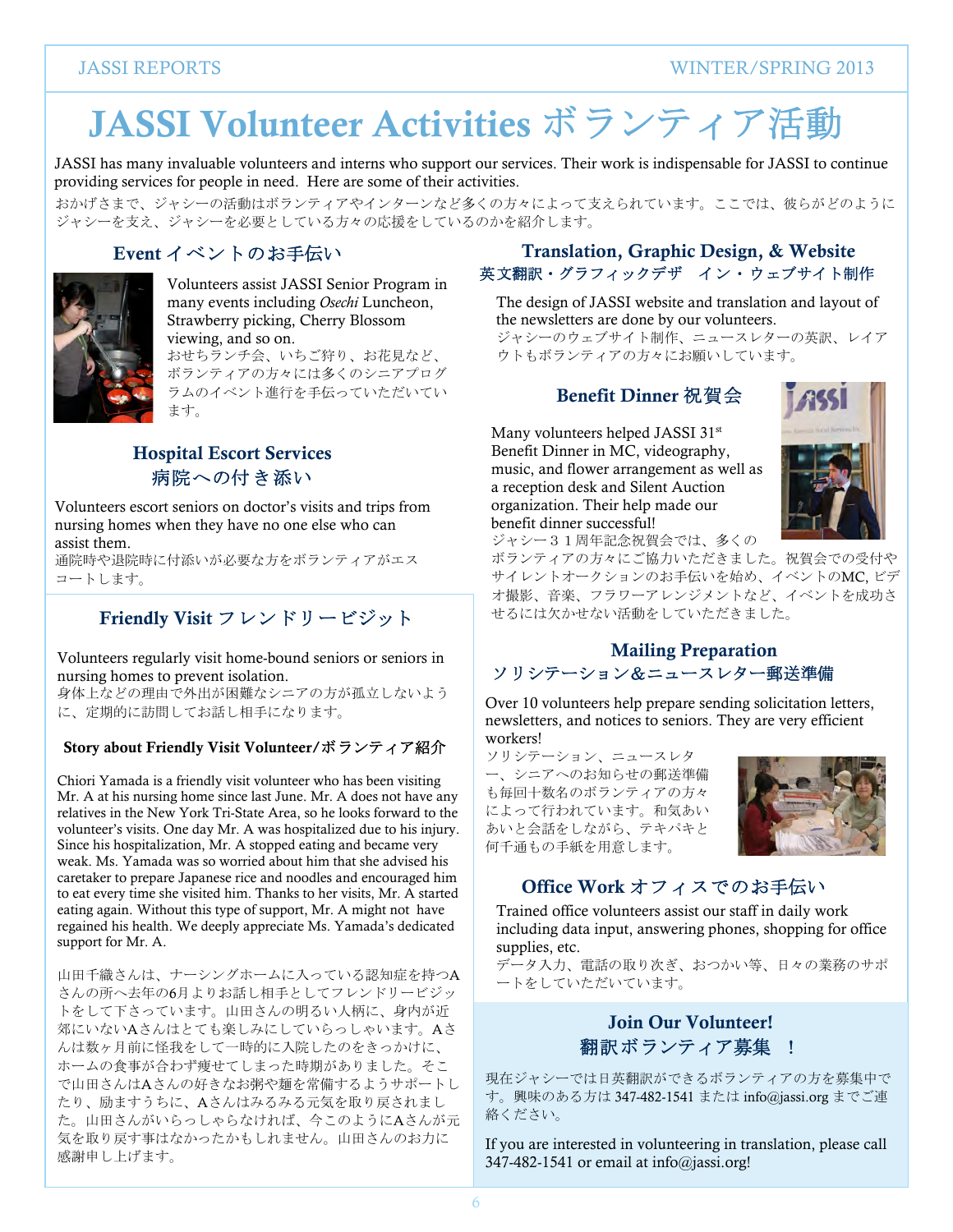# Thanks to our *Tomo no Kai* Members! 友の会会員の皆さまにお礼申し上げます!

We would like to express our sincere appreciation to the following corporations for becoming members of or renewing their membership in Tomo no Kai (Friends of JASSI).

以下の企業・団体に、ジャシー友の会新規ご入会/更新 頂きました。この場を借りて厚く御礼申し上げます。

Actus Consulting Group, Inc. Eisai USA Foundation, Inc. Kajima U.S.A. Inc./Kajima Foundation, Inc. Law Office of Ryoko Mochizuki and Associates, LLC-**LORMA HR Advisory Service** Mitsubishi Gas Chemical America, Inc. Mitsubishi Heavy Industries America, Inc. Mitsui & Co. (U.S.A.), Inc./Mitsui U.S.A. Foundation Mizuho Corporation Bank, Ltd. Nippon Steel & Sumitomo Metal U.S.A., Inc. REDAC, Inc. Sony USA Foundation, Inc. Sumitomo Corporation of America Foundation Toyota Motor North America, Inc. **TOP New York** Wacoal America, Inc.

#### **Thanks to Ticket Donors** チケットの寄付ありがとうございました。

We thank for following donors who gave us free tickets to JASSI seniors to attend various cultural events in the city: Nippon Club and Sachiyo Ito & Company.

ジャシーシニアをコンサートや文化イベントにご招待 くださいました以下の団体に心よりお礼申し上げま す。日本クラブ様、伊藤さちよ舞踊団体様。お蔭さま で、シニアの皆さんは素敵な時間を過ごせました。

## We thank for the generous support from: ジャシーの活動をサポートいただいている 以下の団体にお礼申し上げます。

Amnet New York, Inc. Asian American Federation Breitenecker & Associates C. Steven Horn & Associates, P.C. Ernst & Young Japan Business Service Goldman Sachs & Co. Horizon Kinetics LLC Japanese American Association of New York, Inc. Japanese Medical Society of America JFC International Inc. Kamerycah Inc. **KPMG LLP** Law Office of Ryoko Mochizuki & Associates, LLC Little Tokyo Service Center, CDC, Inc. Long Mountain Road Foundation Meisei Mortors, Inc. Mizuho Corporate Bank, Ltd. Nippon Steel & Sumitomo Metal USA, Inc. Shin Nippon-Do Corporation Sunrise Mart The Tomoko Trust TOP New York Trend Pot NY, LLC Zazou Productions

#### Join Us! 参加しよう!

Join our mailing list to receive our e-Newsletter or find us on Facebook/Twitter to access our latest information. Please visit our website at www.jassi.org to sign up for our newsletter. We look forward to having you!

ジャシーのメーリングリストに登録してEニュースレターを 受け取りませんか?この他、Facebookのファンになったり、 Twitterをフォローしてジャシーの最新イベント情報等を受け 取ることもできます。ホームページ (www.jassi.org) でメー リングリストに登録できます。皆様のご参加をお待ちしてい ます!

#### We thank all of individuals for their generous support of JASSI ジャシーの活動をサポートして下さっている多くの方々に感謝申し上げます。

Due to limited space, not all donors are listed. We thank all donors.

紙面の都合上、一定額以上のご寄付をいただいた方のみ掲載させていただきましたが、御寄付を下さった皆様に心より感謝致します。

Susumu Sugai Shigeo Kida Kaytaro Sugahara Tomoko Tsutsui Motoatsu Sakurai Nobuko Sakurai Riki Ito Nahoko Wada Shinjiro Tsutsui Ruby Takahashi Fukiko Hayasaka

Naoto Nakagawa Hajime Nanahara Ryo Sakai Seiji Noguchi Mariko Noguchi Junko Noguchi Hvo Nam Kim Aiko Cascio Keiko Nakano Kumiko Hasegawa Takashi Masuko

M S Park Sonoda Hitoshi Temma Robert Kay Alex Goto Gail Inaba Hitoshi & Rumi Tanaka Nobuvuki Akashi Chizuko Korn Robert Okajima Fumiko Hara

Hitoe Hayashida Hideko Paragon Akiko Iimura Masayo Saito Yusuke Katsuki Masayo Saito Nahoko Wada Erika Kingetsu Kingo Yamanashi Alan Sukoenig

Kayoko Ohashi Motoko Chigami Keiko Dan Takako Terino Ava Ishida Teruko Mitani Alvce Matsumoto Shima Enomoto Toshi Goto Shin Goda